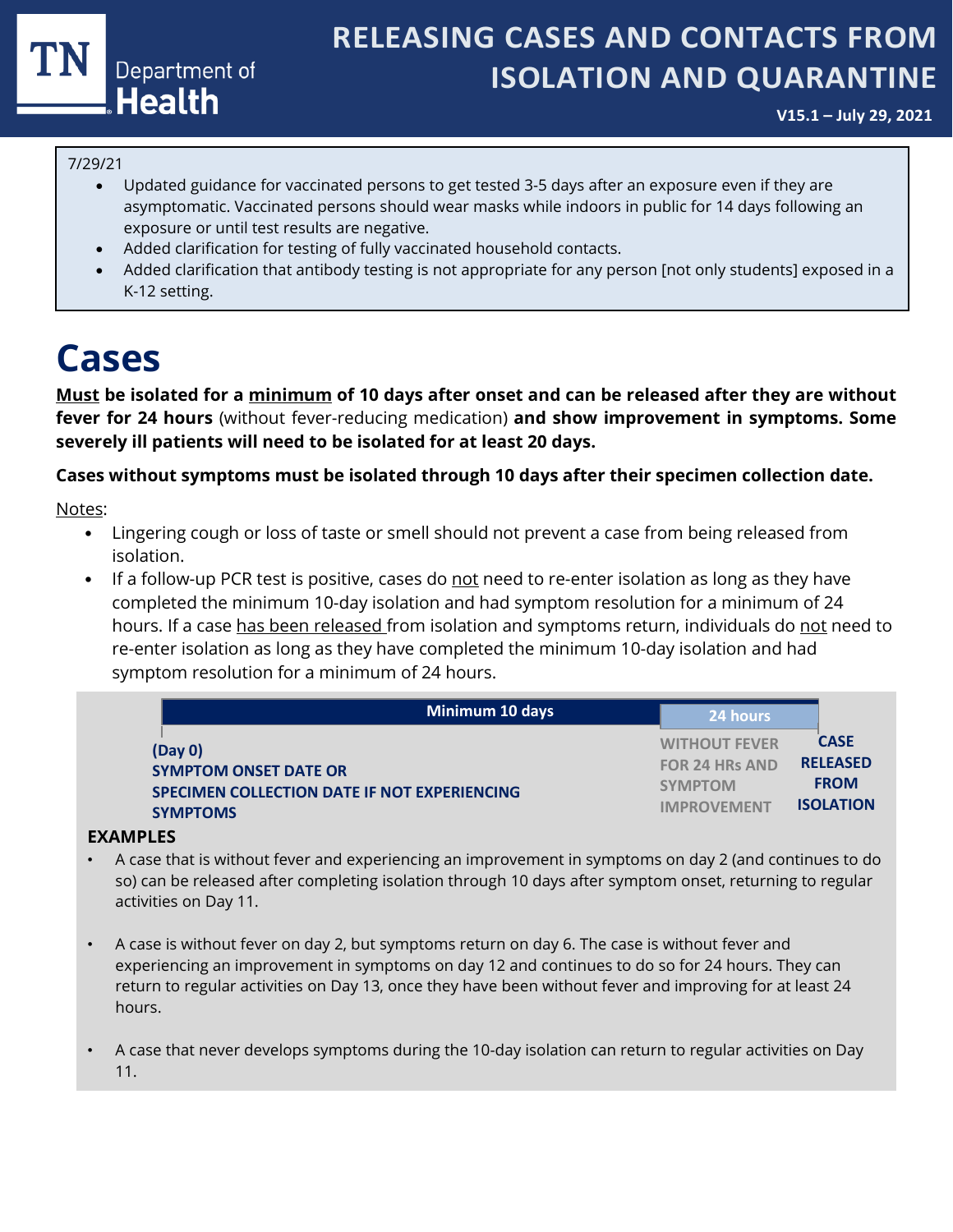## **Close Contacts**

Must be quarantined after close contact to a COVID-19 case according to non-household or household contact guidance. **If symptoms develop, all people – regardless of vaccination status – should isolate** and be clinically evaluated for COVID-19, including SARS-CoV-2 testing, if indicated.

### **Close contacts may have different requirements if they fall into any of the following groups:**

**PREVIOUS CASES** are not required to quarantine if they meet all the following criteria:

- Had COVID-19 illness within the previous 3 months **and**
- Have recovered **and**
- Remain without COVID-19 symptoms

**UNVACCINATED PERSONS** do not have to quarantine in if they meet ALL the following criteria:

- Tested antibody positive within 3 months before or immediately following an exposure to someone with suspected or confirmed COVID-19
- Have remained asymptomatic since the current COVID-19 exposure
- Will have limited or no contact with persons at high risk COVID-19 severe illness. This group includes older adults, pregnant people, and those with certain medical conditions (cancer, chronic kidney disease, chronic lung disease [including COPD, asthma, interstitial lung disease, cystic fibrosis, and pulmonary hypertension], dementia, diabetes (1 or 2), down syndrome, heart conditions [including heart failure, coronary artery disease, cardiomyopathies, or hypertension], HIV infection, immunocompromised state, liver disease, overweight and obesity, sickle cell/thalassemia, smoking (current/former), solid organ or blood stem cell transplant, stroke or cerebrovascular disease, substance use disorders. As such, antibody testing is not appropriate for return to school for persons exposed in daycare and K-12 settings.

**VACCINATED PERSONS<sup>1</sup>** are not required to quarantine if they are fully vaccinated (≥2 weeks following receipt of the second dose in a 2-dose series, or ≥ 2 weeks following receipt of one dose in a single dose vaccine) and have remained asymptomatic since the exposure to COVID-19.

**FULLY VACCINATED EMPLOYEES** of non-healthcare congregate settings and other high-density workplaces (e.g., meat and poultry processing and manufacturing plants) with no COVID-like symptoms do not need to quarantine.

**FULLY VACCINATED RESIDENTS OF NON-HEALTHCARE CONGREGATE SETTINGS** (e.g., correctional and detention facilities, and homeless shelters) should be tested (but not quarantine) following exposure to someone with suspected or confirmed COVID-19. This setting does not include dormitories or university housing or group homes. Residents of dormitories, university housing, and group homes should follow the general public recommendations for fully vaccinated individuals.

**Note:** All fully vaccinated persons should get tested 3-5 days after their exposure, even if they are asymptomatic, and should wear a mask indoors in public for 14 days following exposure or until test results are negative. If they test positive, they should isolate. Fully vaccinated household contacts who cannot separate from the case in the home should get tested 3-5 days after initial exposure to the case and after the end of the case's isolation (after day 10). Quarantine recommendations for vaccinated persons will be updated when more data become available and additional COVID-19 vaccines are authorized.

<sup>1</sup>Vaccinated healthcare personnel, patients, and residents in healthcare settings should follow CDC guidance: <https://www.cdc.gov/coronavirus/2019-ncov/hcp/infection-control-after-vaccination.html>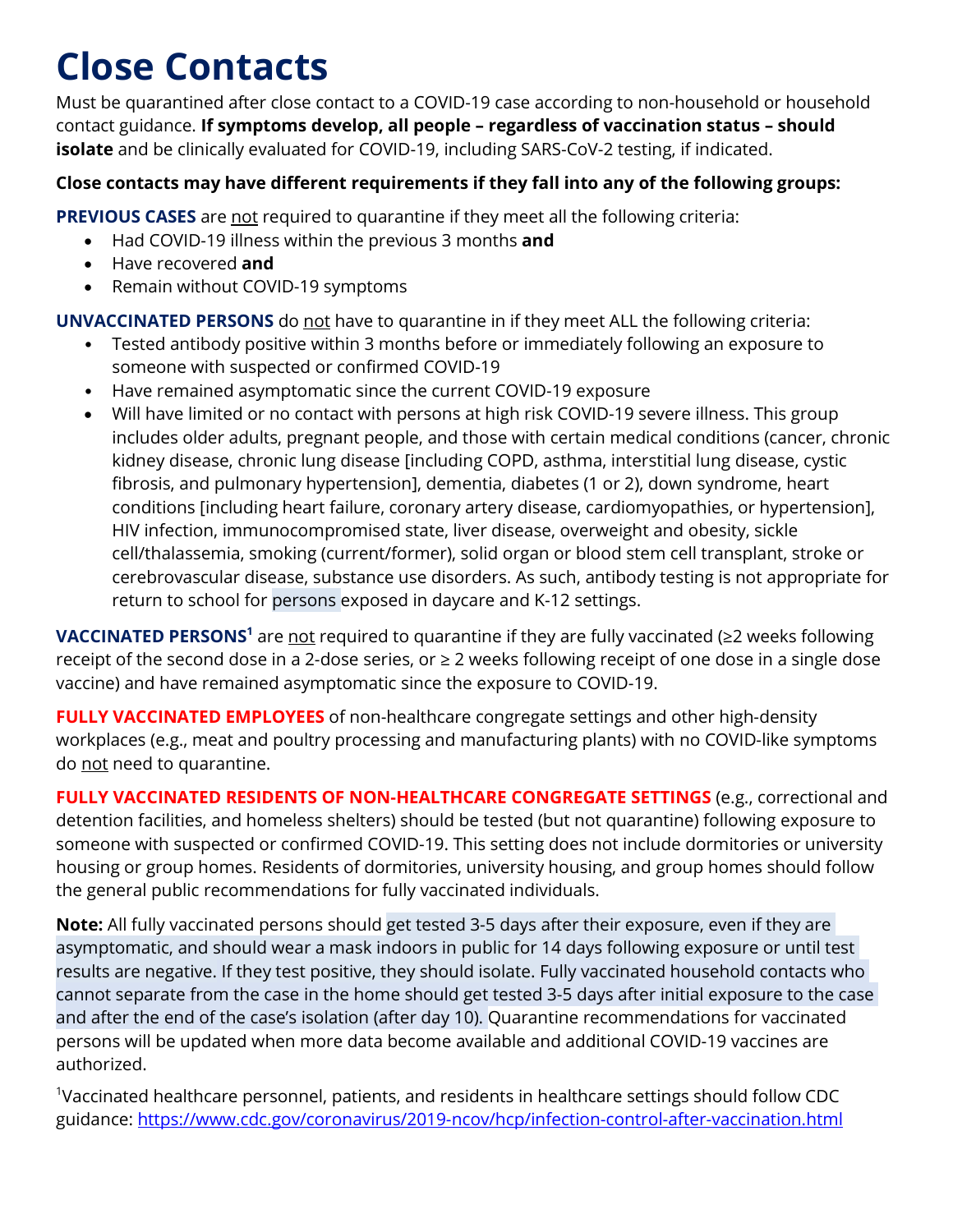# **Non-Household Contacts**

**Non-household contacts must be quarantined after exposure\* to a case, regardless of whether the case was symptomatic. TDH and CDC recommend a 14-day quarantine. Acceptable alternatives to a 14-day quarantine include:**

- after Day 10 (returning to regular activities on Day 11) without testing if the contact does not have symptoms.
- after Day 7 (returning to regular activities on Day 8) if the contact does not have symptoms and if they test negative by a PCR or antigen test collected after Day 5.

**Continue to self-monitor for symptoms and wear a face mask through Day 14. Mask wearing is especially important through day 14 and should continue beyond your quarantine period.**

\*Exposure means contact with a case during the time period **beginning two days prior to case's symptom onset** (or specimen collection date if case never experiences symptoms) through the end of the case's isolation period.

| 14 days           |                             |                                               |                               |  |  |
|-------------------|-----------------------------|-----------------------------------------------|-------------------------------|--|--|
|                   |                             |                                               |                               |  |  |
| <b>CONTACT</b>    | <b>IF WITHOUT SYMPTOMS</b>  | <b>IF WITHOUT</b>                             | <b>CONTACT</b>                |  |  |
| <b>BEGINS</b>     | <b>AND TEST NEGATIVE</b>    | <b>SYMPTOMS,</b>                              | <b>COMPLETES</b>              |  |  |
| <b>QUARANTINE</b> | <b>AFTER DAY 5, CONTACT</b> | <b>CONTACT RELEASED</b>                       | <b>SELF-</b>                  |  |  |
| (Day 0)           | <b>RELEASED AFTER DAY 7</b> | <b>FROM QUARANTINE</b><br><b>AFTER DAY 10</b> | <b>MONITORING</b><br>(Day 14) |  |  |

### **Household Contacts**

A household contact is an individual who shares any living spaces with a case. This includes bedrooms, bathrooms, living rooms, kitchens, etc. Household contacts must be quarantined after exposure to a case, regardless of whether the case is symptomatic.

### **When does quarantine start?**

Household contacts must quarantine as long as they are exposed to the case, and for a 7-14 day period beyond their last exposure.

If the contact can separate from the case within the home, then they are considered no longer exposed. Separation must include:

- The case must never be in the same room as household members.
- The case cannot share plates, cups, dishes or phones with household members.
- The case should have their own bathroom. If that isn't possible, the household must conduct daily cleaning.

If the contact cannot separate from the case within the home, the contact must quarantine for the case's (minimum) 10-day isolation period plus an additional 7-14 days.

### **When does quarantine end?**

Once exposure is no longer occurring (either the case has completed their 10-day isolation or the case and contact have separated within the home), then quarantine can end:

- after Day 14, as recommended by TDH and CDC
- after Day 10 (returning to regular activities on Day 11) without testing if the contact does not have symptoms.
- after Day 7 (returning to regular activities on Day 8) if the contact does not have symptoms and if they test negative by a PCR or antigen test after Day 5.